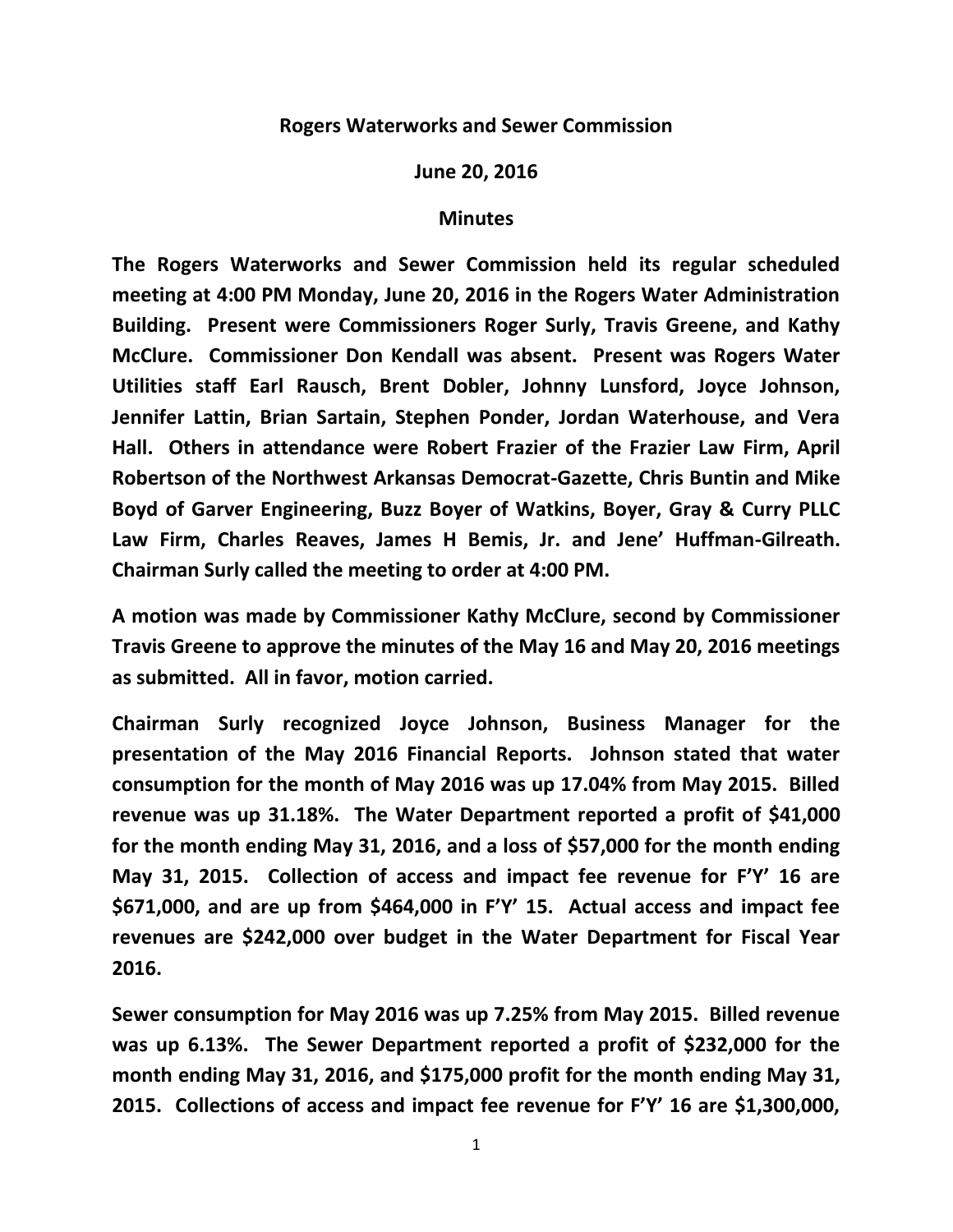**and are up from \$1,004,000 in F'Y' 15. Actual access and impact fee revenues are \$431,000 over budget in the Sewer Department for Fiscal Year 2016.**

**The Restricted and Unrestricted Funds Report show total funds are at \$35.1 million. \$9.8 million is restricted, including \$2.2 million to call the 2008-B Water Bonds. The unrestricted funds are at \$8.7 million in Water and \$16.6 million in Sewer. Total funds on hand at May 31, 2015 were \$30.6 million. Johnson also stated that notification from Beaver Water District had been received for a .02/1000 gallon water rate increase. The new wholesale water rate of 1.31/1000 gallons will be effective October 1, 2016. Chairman Surly ask how much impact the increase would have and Johnson stated the water rate increase was considered in the budget. There were no further questions.**

**Chairman Surly recognized Earl Rausch, Utilities Superintendent for the presentation of the Engineering and RPCF Reports. Rausch indicated on the map the continued activity of new construction along I-49 and W Walnut Street with a few areas on Highway 102. The city projects and developer remodels are progressing. The Monte Ne North City street project bid is scheduled for July 7, 2016. The Osage Creek Monitoring Report shows normal sample results. With drier weather conditions the flow increases and reflects in higher turbidity. The FOG Coordinator will be inspecting the schools grease interceptors while school is not in session. There were no questions.**

**Chairman Surly recognized Brent Dobler, Operations Manager for presentation of the Operation Reports. Using graphs, he gave a briefing on the various department activities. Service calls and troubles indicated a decrease as well as the number of shutoffs. Locates appear to be within normal range. TV inspections are higher as both units are operating well. Dobler stated that the Hyland Park area water main break affected (23) twenty-three residents and a boil order was issued due to a loss of pressure. Chairman Surly ask about reimbursement for incurred expenses of the water main break and Dobler said it is being addressed at this time.**

**The Lost Water Report is at 16% for the last (12) twelve months, while being at 23% for calendar 2016 and 20% for the month. The May average daily water**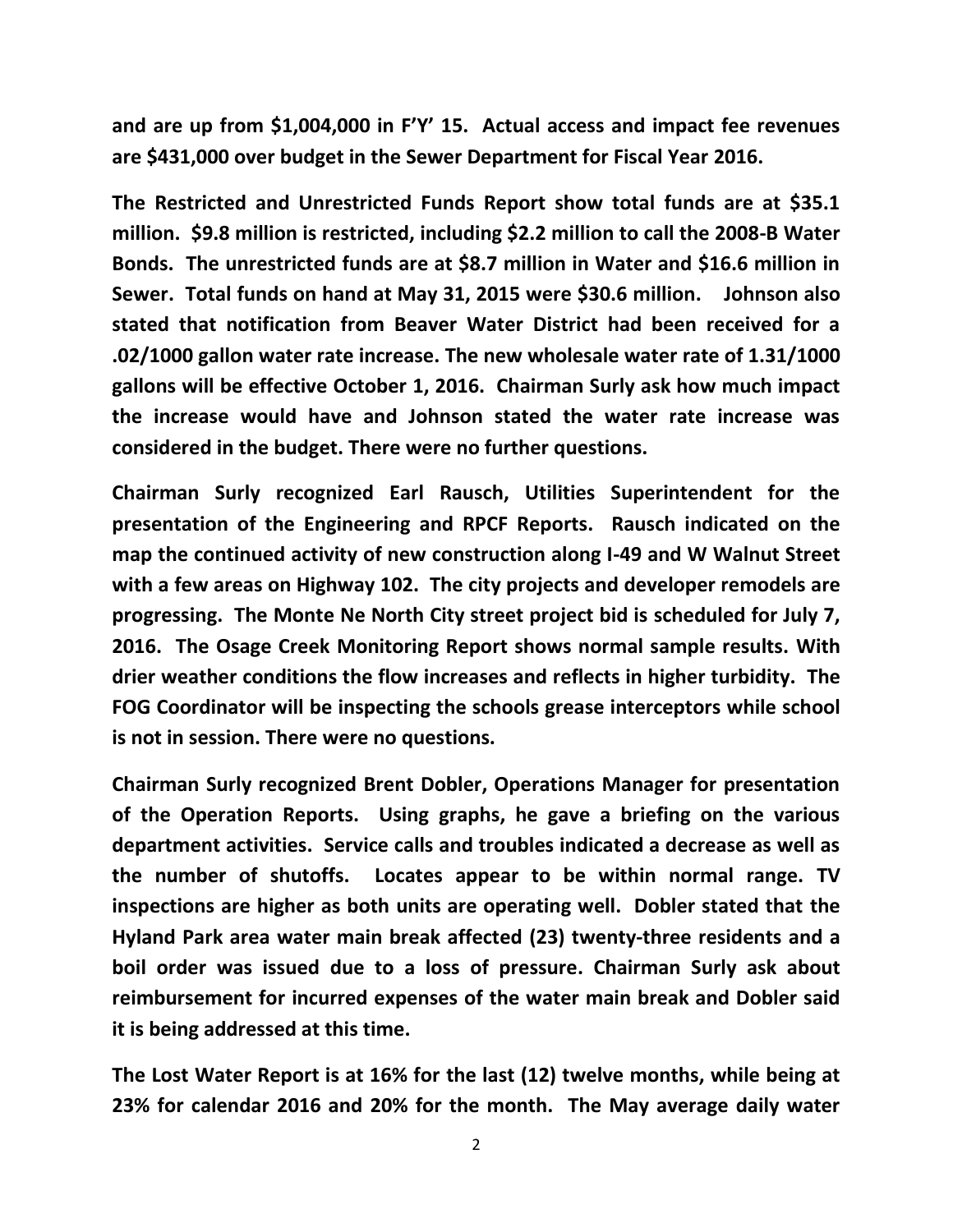**usage was 6.52 MGD with a single daily use high of 10.7 MGD. Dobler noted that 373 new meters have been installed thus far on the new meter change out program. There were no further questions.**

**Chairman Surly recognized Rausch as he introduced James H Bemis, Jr. He is requesting assistance with a higher than normal water bill from his residence 2720 Penny Lane. After much discussion, it was not determined if an actual water leak had occurred. Chairman Surly explained the RWU policy and procedures regarding adjustments for water leaks, and no action was taken. Mr. Bemis thanked the Commission and expressed appreciation to the courteous RWU staff.**

**Chairman Surly recognized Buzz Boyer, representative for Charles Reaves, Developer of the Shadow Valley Subdivision. Referring to Phase VII Lot 162 on a map, Boyer is requesting Commission approval to allow the water and sewer service to the above mentioned property. The location of the house to be built on Lot 162 is in the Cave Springs city limits, however, the water and sewer services are located in the RWU service area. After lengthy discussion and legal advisement, Commissioner Travis Greene made a motion and Commissioner Kathy McClure made a second, to deny the request to allow water and sewer service to Lot 162, Phase VII in Shadow Valley Subdivision that is within Cave Springs city limits. All in favor, motion carried.**

**Rausch presented Resolution No. 16-12 committing the Rogers Waterworks and Sewer Commission to take substantial steps toward providing residential water and sewer service to the property of Ramey and Doris Herren located at 1550 Shores Avenue, Rogers, Arkansas. Chairman Surly ask what the estimated cost would be to provide water and sewer to this area. Rausch answered approximately \$120,000. Commissioner Travis Greene made a motion, second by Commissioner Kathy McClure to approve Resolution No. 16-12 taking substantial steps toward providing residential water and sewer service to the Ramey and Doris Herren property located at 1550 Shores Avenue, Rogers, Arkansas. All in favor, motion carried.**

3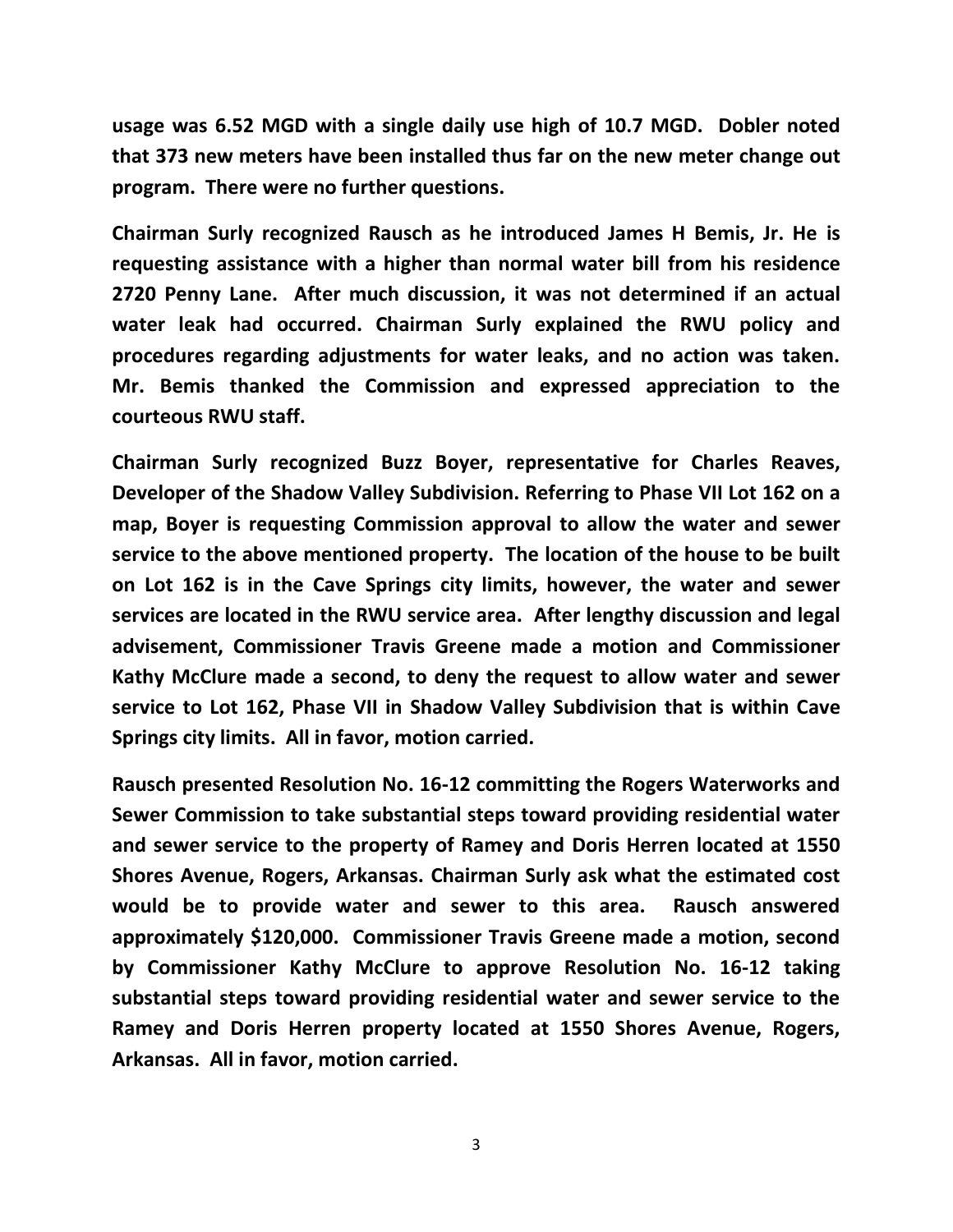**Chairman Surly recognized Brian Sartain, Design Engineer to present Change Order 1 for Hwy 265 Corrider Waterline Improvement Project with Crossland Heavy Contractors. Sartain noted that the change order is to extend the waterline an additional 761' to provide service connections to additional properties whose existing service lines are in conflict with the highway project. The change order amount of \$73,436 is 100% reimbursable from the AHTD and staff recommends approval. Commissioner Kathy McClure made a motion, second by Commissioner Travis Greene to approve the change order amount of \$73,436 with Crossland Heavy Contractors as submitted. All in favor, motion carried. Sartain continued with a Professional Services Agreement with Garver Engineering for Cross Creek Lift Station Generator Design. Sartain stated this electrical engineering design is for a backup generator to supply emergency power to the utility's largest lift station during power outages. Staff recommends approval. A motion was made by Commissioner Travis Greene, second by Commissioner Kathy McClure to approve \$34,699 for the Professional Services Agreement with Garver Engineering as submitted. All in favor, motion carried. Sartain also presented the bid results from June 15, 2016 for the 24" Water Main I-49 to S 52nd Street Project. Staff recommends to accept the low bid from Goodwin & Goodwin, Inc. for the 24" waterline connection in the amount of \$376,415. Commissioner Kathy McClure made a motion, second by Commissioner Travis Greene to accept the bid from Goodwin & Goodwin, Inc. for \$376,415 as submitted. All in favor, motion carried.**

**Rausch presented Resolution No. 16-10 extending an existing purchase agreement with Brenntag Mid-South, Inc. for purchase of liquid chlorine and liquid sulfur dioxide; waiving the requirements of competitive bidding. This extension will continue to purchase liquid chlorine for the price of \$.325 (\$0.33) per pound and liquid sulfur dioxide for \$.4425 (\$0.44) per pound through June 30, 2017. A motion was made by Commissioner Travis Greene, second by Commissioner Kathy McClure to approve Resolution No. 16-10 to extend the existing purchase agreement with Brenntag Mid-South, Inc. for purchase of liquid chlorine and liquid sulfur dioxide as submitted. All in favor, motion carried.**